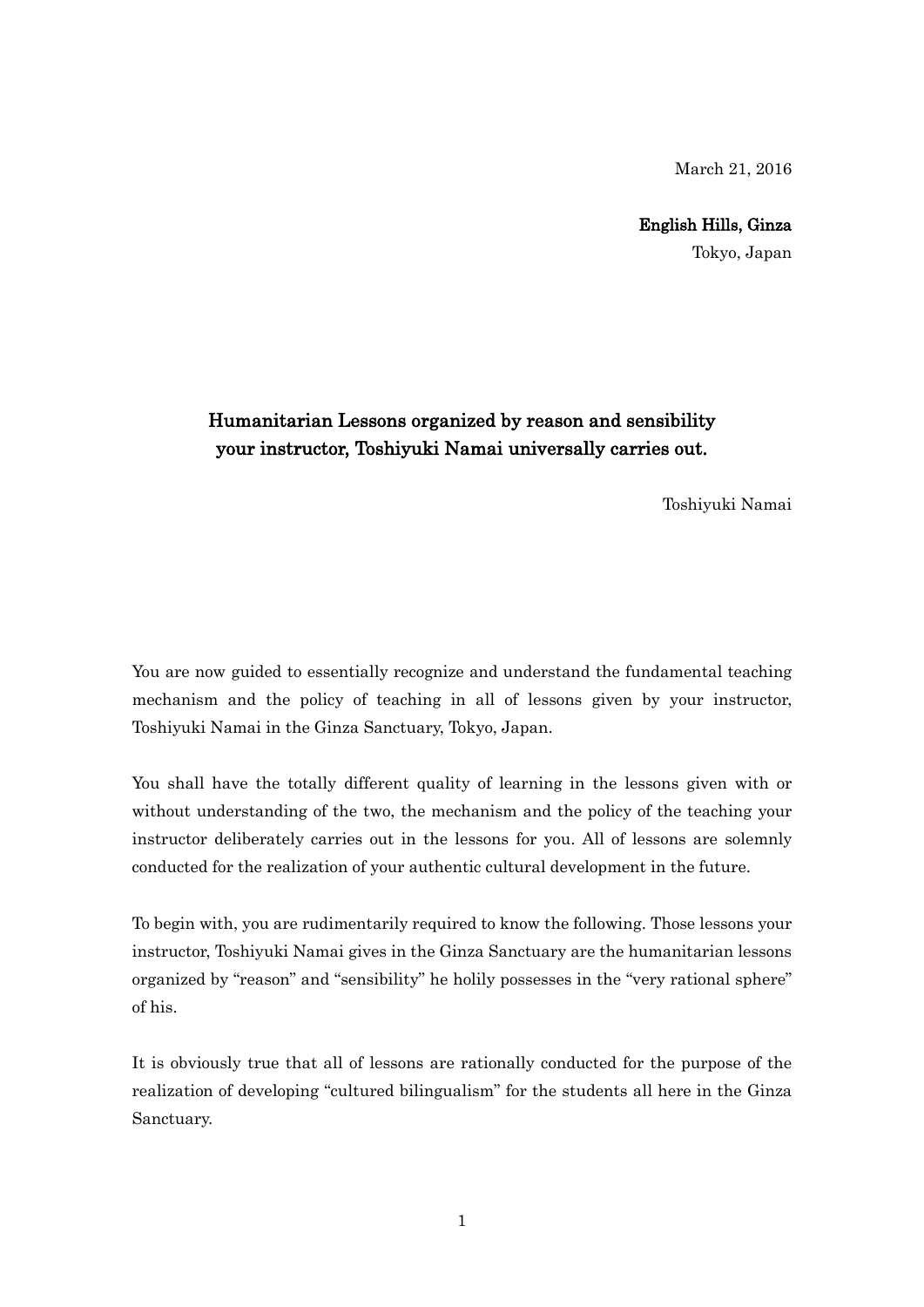In the lessons given by other English schools here in Japan, usually, the students are "not" permitted to customarily use a voice recorder in the lessons given. On the other hand, this school, namely English Hills, Ginza generously gives all students who are studying earnestly "the permission" to record all of the lessons at the request of them.

It shall be constructively considered that no explanation is necessary regarding the following matter in the presence of the students who are ardently following Toshiyuki Namai's instruction and guidance all the time.

It goes without saying that the permission to record the lessons given by your instructor, Toshiyuki Namai is "not" simple permission at all. It shall be solemnly interpreted as "holy permission" given by him for the sake of those who wish to realize their cultured and humanitarian bilingualism under the auspices of holy instruction he carries out at the risk of his life. It is essential for you all of the students to rigidly understand that such great opportunity to fully record a lesson which lasts for 60 minutes through using his all possible energy and love is one of the biggest presents from him for your educational sake.

As for the students all, continuous lucubration is absolutely indispensable at any cost. You are truly required to drive yourself into a corner in your mentality. Without doing so, it would be impossible to be successful in improving and broadening your intellectuality and rationality through leaning English language and other related matters reasonably and righteously.

Diaphanously speaking, a commodious environment critically dulls the two, reason and sensibility human beings by nature possess. What you really need for the sake of the realization of your authentic cultural development in the future is that you must be standing upon the edge of the perpendicular cliff at every moment through feeling a sense of urgency in your heart momentarily day after day.

It is indispensable to delicately feel a sense of urgency to gracefully sharpen the two, reason and sensibility for your cultural development. Evidently, your reason gradually developed by the lessons Toshiyuki Namai holily gives in the lessons naturally guides you to deeply think and philosophize what he universally lectures upon for your educational sake. In addition to it, your sensibility delicately refined by him in the lessons guides you to sensitively feel what he radiantly expresses from the bottom of his